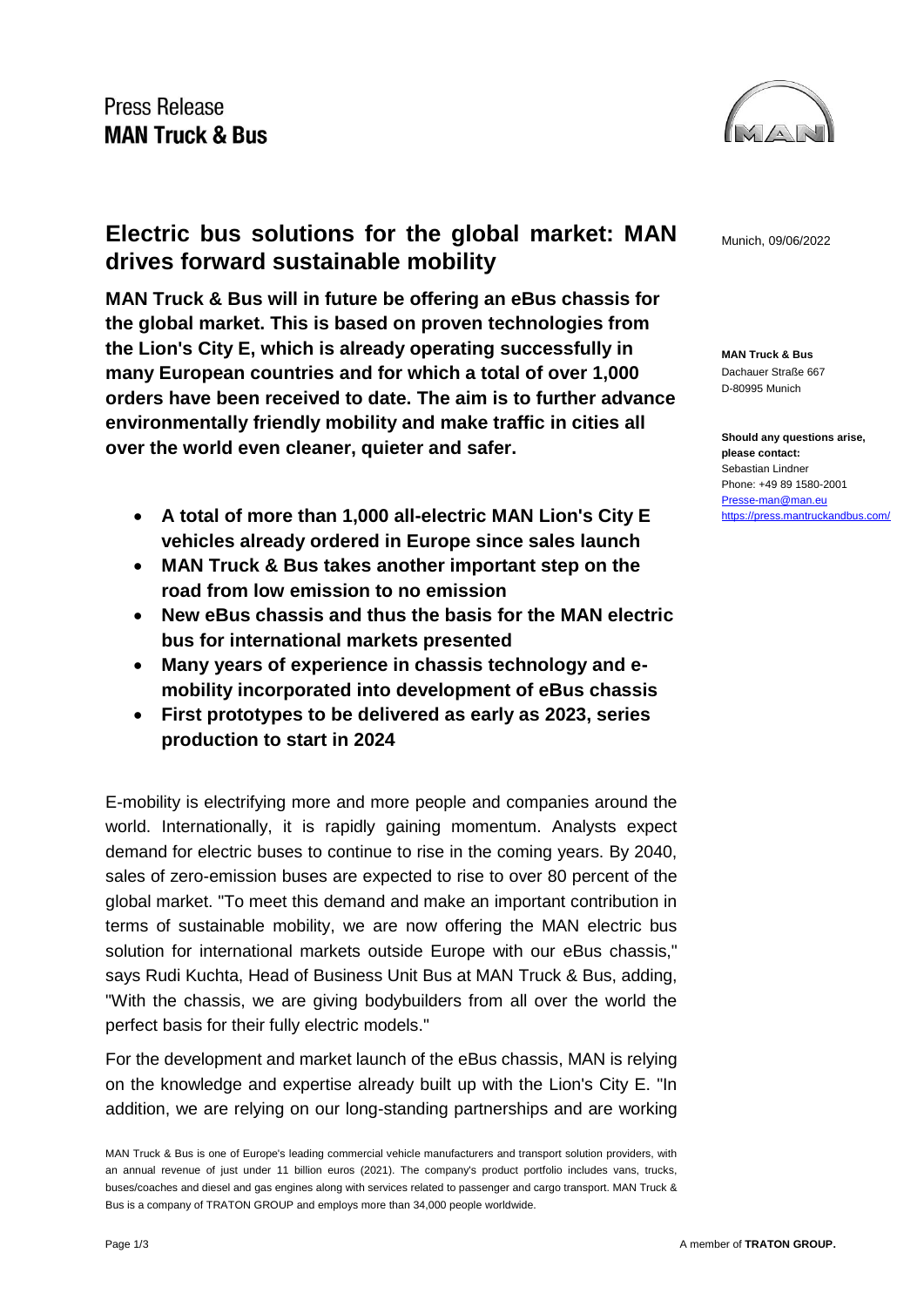## Press Release **MAN Truck & Bus**



intensively with our global network of bodybuilders so that we can also serve markets in Asia, Africa, South America, Australia and New Zealand in the best possible way," says Kuchta. The first prototypes of the MAN eBus chassis will be delivered as early as 2023. Series production is scheduled to start in 2024. The eBus chassis will be produced at MAN's Polish plant in Starachowice, where the Lion's City E is also manufactured. "In recent years, our employees in development and production have gained valuable experience around our eBus and its series production. We are naturally incorporating this into the production of our new eBus chassis, from which our customers will benefit significantly."

## **eBus chassis: Flexible solutions and proven technologies**

As a first step, MAN will offer the eBus chassis as a two-axle version for use as a low-floor, low-entry and intercity bus (high floor). "To ensure that the eBus chassis can be used everywhere, it will be available as a left- and righthand drive variant," says Barbaros Oktay, Head of Bus Engineering at MAN Truck & Bus, adding, "This is particularly interesting for countries where lefthanded traffic prevails and MAN buses already dominate the road scene. These include Singapore, South Africa, Australia and New Zealand, among others."

When it comes to the components for the eBus chassis, MAN relies on technology from the Lion's City E - above all the electric central motor on the rear axle and reliable battery technology from the Volkswagen Group. "Thanks to this technology, which has already proven itself in the field, and our many years of experience in chassis technology, we can offer our customers an innovative and efficient eMobility solution for urban and intercity transport," says Oktay. Another convincing aspect is that MAN is going one step further with battery technology in order to meet the sometimes enormously different requirements of international bus companies in terms of daily range, total mileage, and costs. In addition to the NMC technology (lithium-nickel-manganese-cobalt battery) familiar from the Lion's City E, there will therefore be LFP technology (lithium-ferrophosphate battery). "Our goal is to make it as easy as possible for all our customers to get started with electromobility. And we can do this with a product that is safe, reliable, has a long range and is extremely flexible," Oktay sums up.